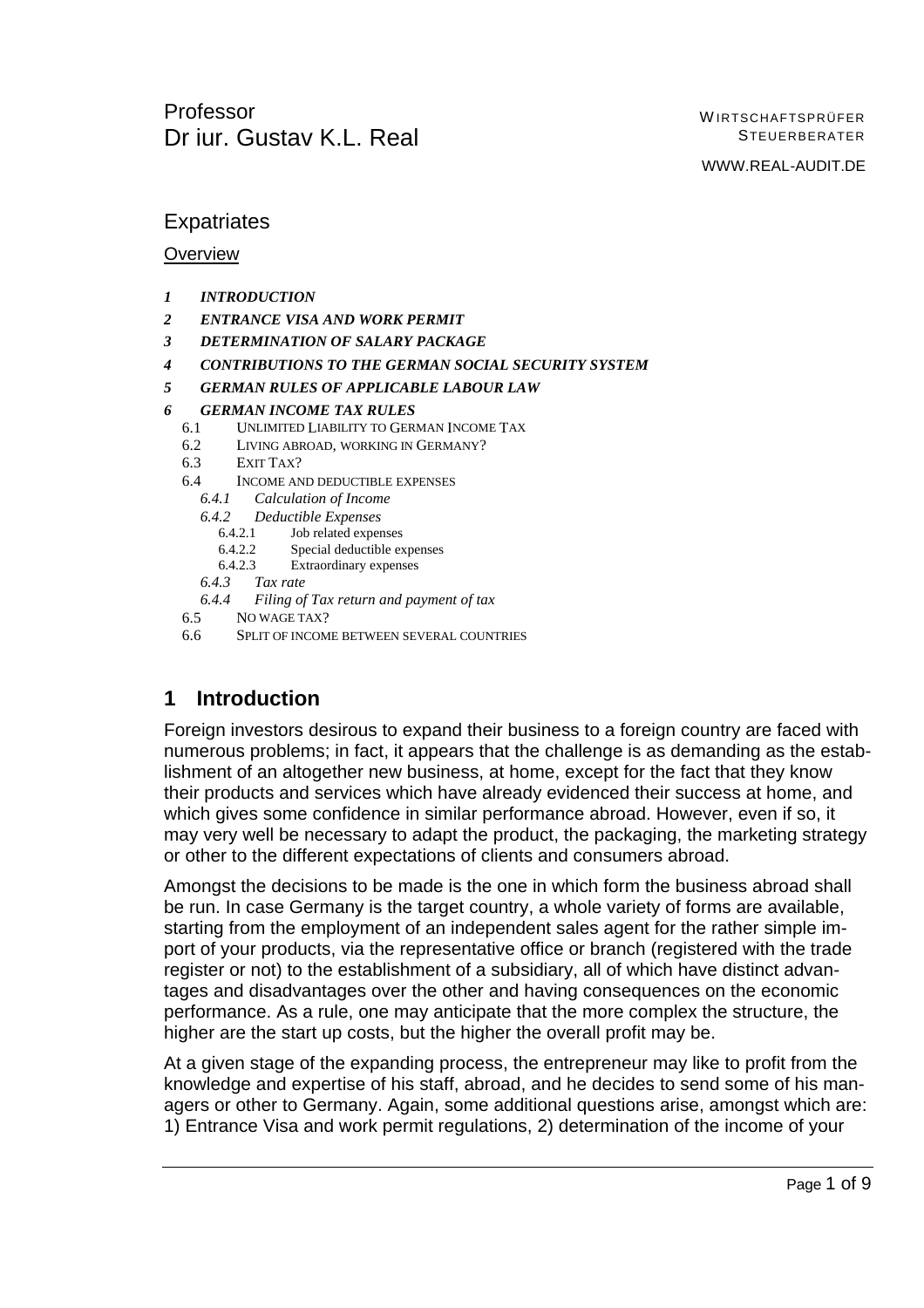employee with regard to contributions to the social security system, the taxation of income, exit tax regulations at home and in Germany.

# **2 Entrance Visa and work permit**

As a rule, any foreigner desirous to commence a remunerated employment in Germany is required to apply for a visa, unless he is a national of one of the EC – Member states who enjoy the unrestricted liberty of settlement. Hence, it may be a good idea to detach someone who holds a passport of such member state.

In the negative, the visa allowing a dependent employment in Germany must be applied for, generally at the German Embassy or Consulate General of the country of departure. Unfortunately, this visa is granted only under the condition that the respective work permit is issued by the locally competent labour authority ("Arbeitsamt") of the City where the employment shall be performed. In case the applicant has special knowledge in the field of information technology evidenced by respective university degrees, is going to work for a German based employer, and will earn at least 39,600 € per year, the employee may file an application for the "Green Card" which form (in the German language, however) he may find on the INTERNET at www.arbeitsamt.de.

The "Green Card" is a provisional work permit which guaranties the issuance of the final work permit, and upon which the entrance visa is granted. Within three months, the final work permit must be applied for on a special form, and which is granted for a limited period of time. Likewise, the visa is granted for the same period, by the locally competent foreign police ("Ausländeramt") where the employee is going to take his residence.

Essentially, the work permit is granted on the basis of interest of and necessity for the German labour market, in general. The conditions vary from time to time, and with respect to the nationality of the applicant.

After his arrival in Germany, the employee is held to register his residence with the City ("Einwohnermeldeamt") by presentation of the rent contract with his landlord, as all Germans have to do. At the same time, he should apply for the form fixing the conditions to impose wage tax ("Lohnsteuerkarte") according to his marital status, number of supported children, and religious believe to impose church tax.

# **3 Determination of salary package**

The determination of the salary is one of the most difficult tasks of staff management as quite a number of contrasting interests have to be taken into account. The task is even more complex in the case of expatriates: the employee quite understandably expects to sort of keep the standard of living he is accustomed to, at home, and which he can afford by his current income; differences in buying power in general, and different spending habits abroad may make the realisation of this goal quite expensive. In addition, the employee may expect the coverage of some additional costs for his family which are caused by his being stationed abroad (language courses, tuition fee for an international [boarding] school, and some others).

In practice, it appears adequate to agree on some "net spendible income" near the income of an employee in a comparable position at home, and to add those additional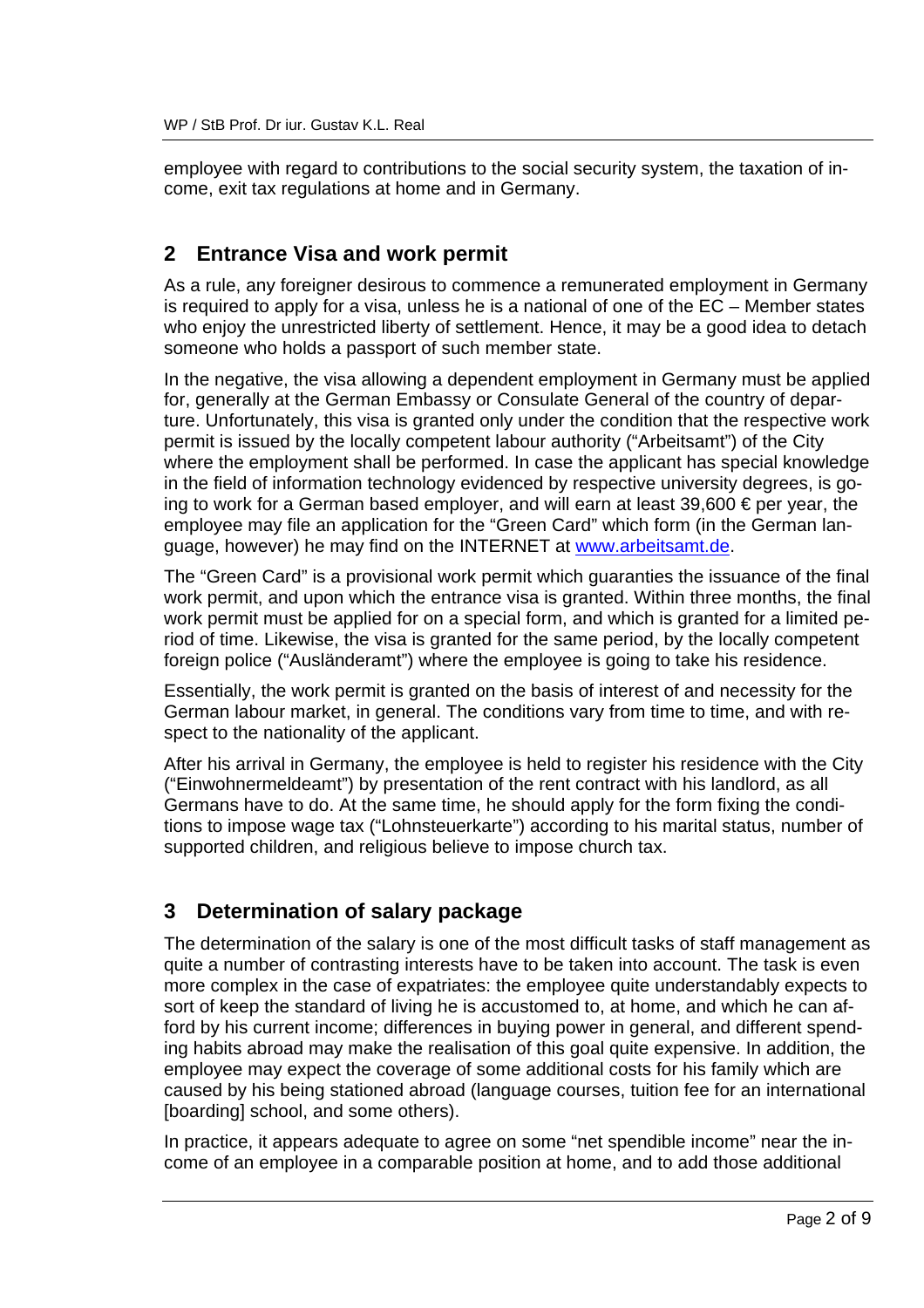costs on a net basis which the employer is prepared to bear. This total net package should then be topped up by such additional amount as is necessary to pay for the unavoidable tax and other burdens, all of which may add up to rather astonishing amounts per year. As the total costs of employment depend in part on the taxes and duties due abroad, the back ground information below may assist to better determine such costs.

## **4 Contributions to the German Social Security System**

Any person employed in a dependent position by an employer based in Germany, and regularly executing his employment in Germany, i.e. having his or her regular place of work in Germany, is liable to contribute to the German social security system. The contributions comprise:

|             | Contribution in Up to gross sal- |  |
|-------------|----------------------------------|--|
| % of salary | ary p.a.                         |  |
| Ca. 13.5 %  | 40,500 €                         |  |
| $1.7\%$     | 40,500 €                         |  |
| 19.1%       | 54,000 €                         |  |
| 6.5%        | 54,000 €                         |  |
| 40.8%       |                                  |  |
|             |                                  |  |

When commencing his work, the employee must select one of the legal health insurance companies, amongst which he can freely choose. As the basic coverage is fixed by law, one may very well select the one with the lowest premiums. However, as the coverage is basic, though altogether adequate, the employee may like to take an *additional* private health insurance for some additional comfort (e.g. dental work, single room in hospital) and personal care and attention by the MP or in hospital.

If the monthly salary is in excess of the base sum quoted in the above list, the employee may as well choose to entirely opt out of the legal health insurance and take full coverage from a private insurer: the rather high contributions to the legal system are in part caused by the fact that the entire family of the employee is covered (wife plus any number of dependent children) whereas the private insurance is taken on a person by person basis. Thus, if the employee is single or married without children, opting out may be a good choice; however, it is important to note that there is no way to get back into the legal system, once left.

In many cases the employee will have a private health insurance at home. In such case it may be wise to either extend the coverage to his stay in Germany, or to apply for an interruption of this contract rather than a reciliation, thus avoiding a health check with higher premiums or exclusion of risks upon his return home.

The employer is responsible to file the necessary applications to the various insurance bodies, preferably prior to the payment of the first salary.

Both employer and employee have to bear one half of the contributions. If the employee has opted out of the legal health insurance scheme, he is entitled to an income tax free payment of one half of his premiums, up to one half of the average contributions to the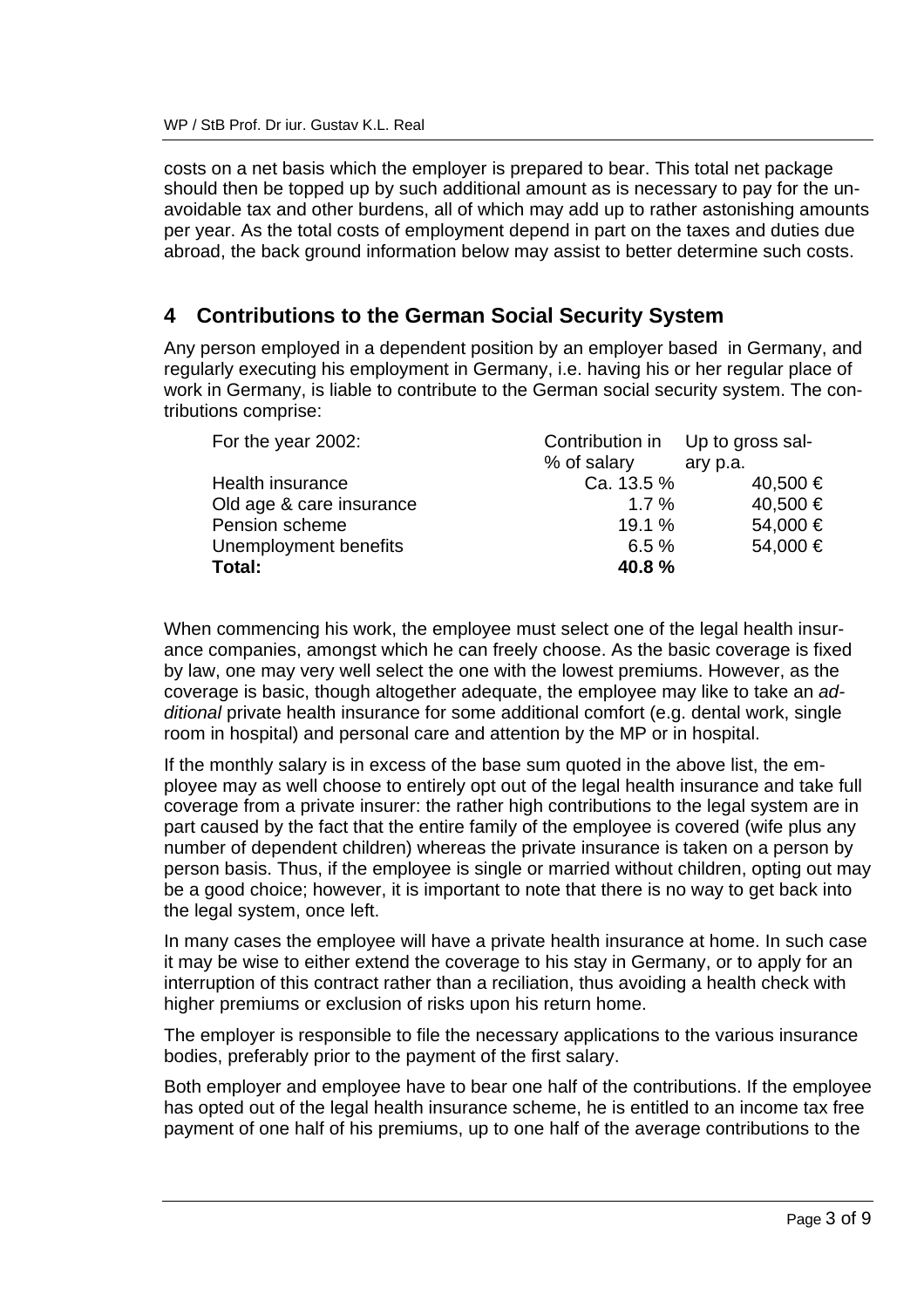legal health insurance scheme. Premiums to the above mentioned additional private health insurance must be fully paid by the employee.

The liability to the German social security system is expanded to cases where the regular place of work in Germany is transferred abroad, for a period of time limited in advance, or to perform a special, pre-defined project. Thus, German workers on construction sites abroad or experts in the various fields of aid for development may continue their membership in the system and profit from its advantages.

Similarly, and for the expatriate much more interesting, the system excludes cases where the regular place of work outside Germany is transferred into Germany, for a period of time limited in advance, or to perform a special, pre-defined project. Generally, such period of time is defined in the bilateral conventions on the social security system, as regularly amended, which Germany has concluded with quite a number of foreign states. Whereas the older conventions provide for a 24 months' period, the more recent ones provide for a period of 60 months.

Such a transfer of employment is particularly attractive for both the foreign company which indirectly of directly has to bear the employer's part of the contributions, and the employee who will generally have no return from his contributions: the number of monthly payments is usually to small to qualify for any payments from the system (except for the health insurance), and they may at best be added to the total of months contributed in his home system – if this at all of interest. (Within the EC – Member states, the situation is generally different!).

The transfer of employment requires a special agreement between the current employer, abroad, and the employee, preferably in writing for evidence purposes vis-à-vis the German authorities. The most important clause is that employer and employee keep their respective positions during the stay in Germany, in particular that the current employer continues to pay the salary, and that the employee continues to report to a superior in the company of the employer.

Upon the expiration of the fixed period, the same may be started in another EC – Member country where the employer maintains an additional business as nearly all EC – Member states have similar rules; however, this must definitively be checked locally, well in advance.

# **5 German Rules of Applicable Labour Law**

Parties are generally free to determine the applied labour law, however, within the limits of public policy ("ordre public"). An additional limit is provided by art. 30 of the Introductory Code of the Civil Code: the application of any foreign law may not set aside the obligatory rules and regulation of the law of the state where the labour is performed, i.e. German labour law rules.

Apart from some rules of public health and safety, sanitary regulations, accident avoidance rules and some others applicable only in special jobs, the following rules appear to be of general interest to the foreign employee and employer:

- a) fully paid sick leave,
- b) fully paid maternity leave,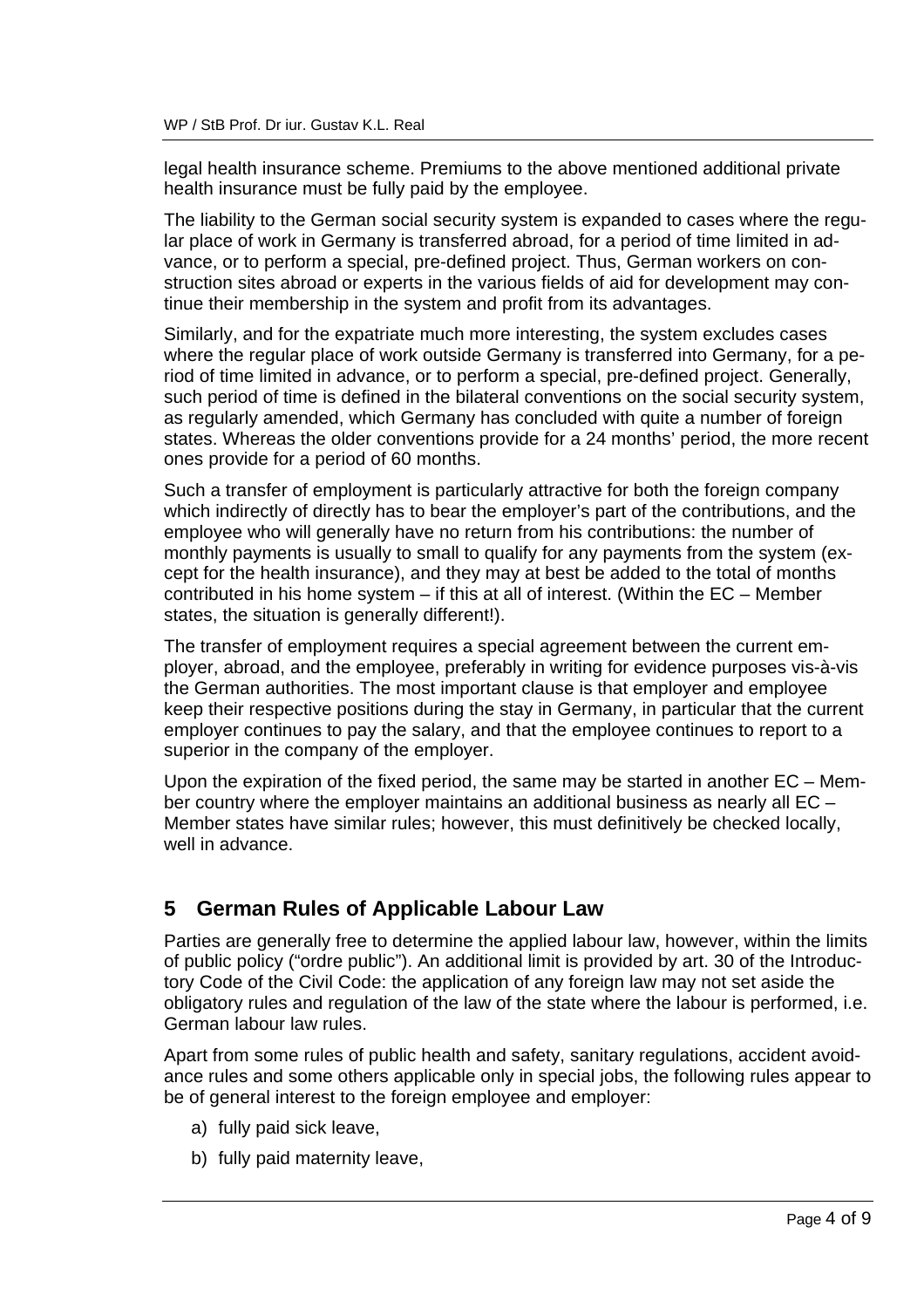- c) additional leave for young mothers,
- d) special rules for employees' inventions,
- e) rules on office / factory hours per day / week,
- f) restrictive rules governing the termination of the labour contract,
- g) post contract anti competition clauses are valid only against payment of damages.

Interestingly enough, clauses in collective bargaining agreements may be set aside by the agreement on a foreign labour law.

## **6 German Income Tax Rules**

### 6.1 Unlimited Liability to German Income Tax

Upon his arrival in Germany, the transferred manager will become liable to German income tax on an unlimited basis, i.e. on his entire, world wide income, as he is going to establish his residence in Germany in the terms of sec. 8 Taxes and Duties Procedure Act<sup>1</sup>, at least because he is going to have his habitual abode in Germany, in the terms of sec. 9 of the act, because his stay is going to last more than 183 days.

German income tax is assessed for the entire fiscal year identical with the calendar year. However, if the liability to German income tax starts only in the course of the year, only the income received from the arrival until the end of that calendar year will be considered; thus, the rather high progressive tax rate on the higher income (for the entire year) can be avoided.

When moving abroad, people usually have quite a number of additional expenses which the employer may like to refund, but which may not or only in part be tax deductible, in Germany. Consequently, it may be a good choice

- a) to settle in Germany as late in the year as possible, and to enjoy the comparatively low tax rates at home, and
- b) to have as many expenses as possible refunded to the employee before his arrival in Germany.

## 6.2 Living abroad, working in Germany?

A number of tax payers working in the area of Duesseldorf / Cologne choose to live in neighbouring Belgium or Netherlands, and commute daily to their office. Despite their residence abroad, by application of sec. 1 para. 3 Income Tax Act, such tax payer may apply to be liable to German income tax on an unlimited basis

a) if at least 90 % of the entire income of the tax year is subject to German Income Tax, or

<sup>1</sup>  $1$  Although the German title of the act "Abgabenordnung" refers only to duties, the main importance of the act is the regulation of the administrative procedure on the assessment of any tax; hence, I choose a translation which appeared to better reflect the broader application of the act.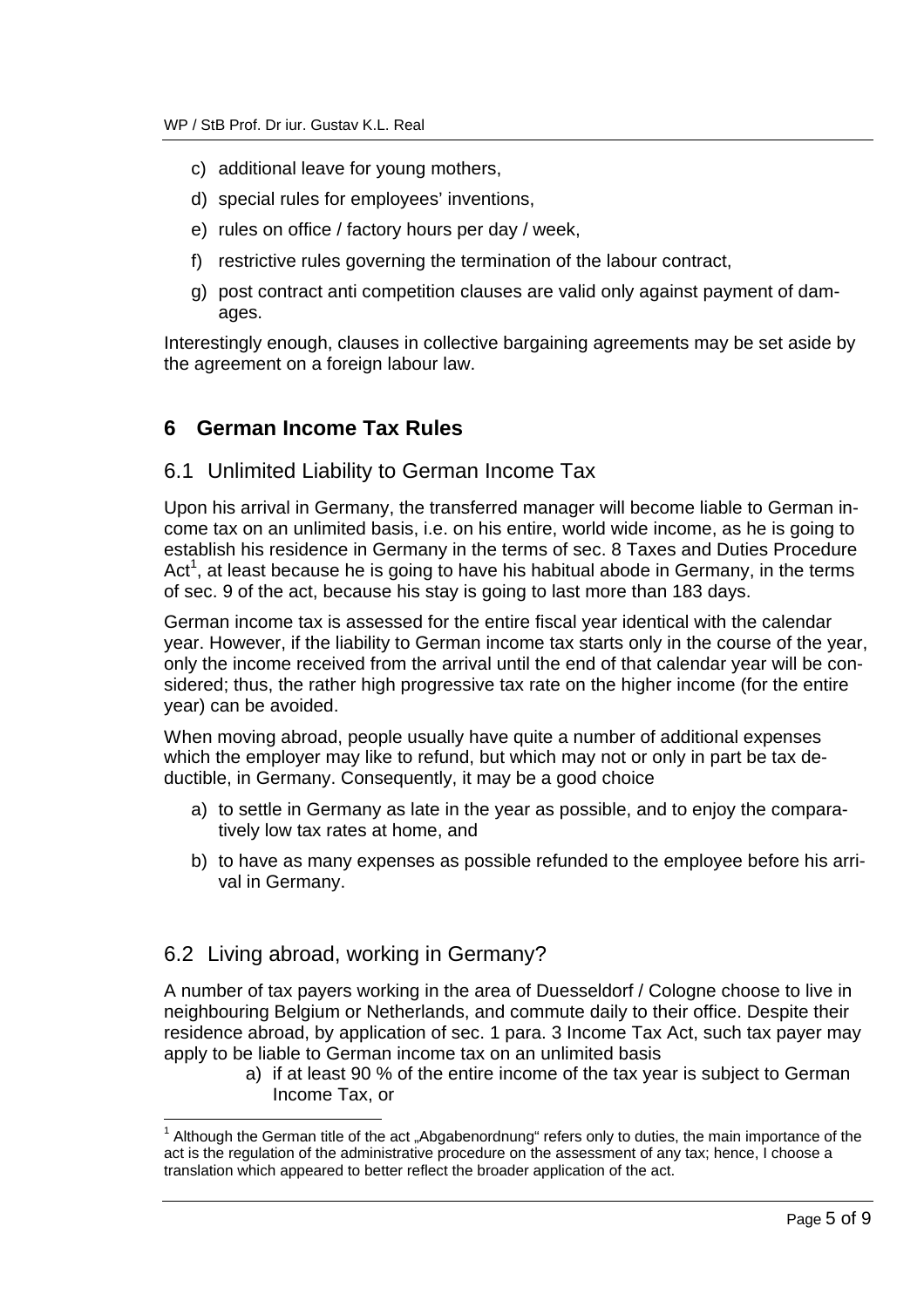b) if income from sources outside Germany does not exceed 6,000  $\in$ 

At first sight, the clause appears to have some disadvantage. However, the clause ensures that the tax payer will profit from all advantages the law provides for national tax payers, and which are not applicable for tax payers living abroad, in particular their marital status and the number of their dependent children.

## 6.3 Exit Tax?

-

A number of countries impose an exit tax when a tax payer is going to leave. Usually, the exit tax can be avoided if some liens to the country are kept; those liens are generally referred to as "centre of living interests". It is noteworthy that the establishment of one residence or of the habitual abode in Germany, in the terms of the German law, does not necessarily lead to give up the residence on the country of departure. In any case, special care should be taken to avoid such exit tax at home, as it may turn out to be excessively costly.

### 6.4 Income and deductible expenses

#### **6.4.1 Calculation of Income**

The Income Tax Act deems income from dependent services all and any remuneration in cash or in kind that is actually received in connection with the employment. Obviously, the salary qualifies in first place.

In addition, the employer may like to grant a company car: unless there are very strict, evidenced rules in writing which are meticulously observed throughout the year, the tax authorities take a private use of the company car for granted for which 1% of the average retailer's list price<sup>2</sup> is added to the income. In addition, a lump sum of 0,XX  $\epsilon$  per kilometer of distance for commuting is added.

If the employer rents a house for his staff, such rent is added to his income, including consumables or not, as the case may be.

With due regard to the limited stay in Germany, and depending on the age of the employee's children, it may be advisable not to sent the children to one of the state run schools in Germany, but to a private institution in Germany or abroad for which considerable tuition and boarding fees, if applicable, are due. Obviously, those fees are added to income if directly born by the employer; in theory, this is true even in cases where the children will be going to an institution outside Germany some of which offer quite openly "off shore" payment facilities, whatsoever this might mean, in practice.

 $^{2}$  Any kind of discount etc. is disregarded, as is any special equipment, e.g. cell phone.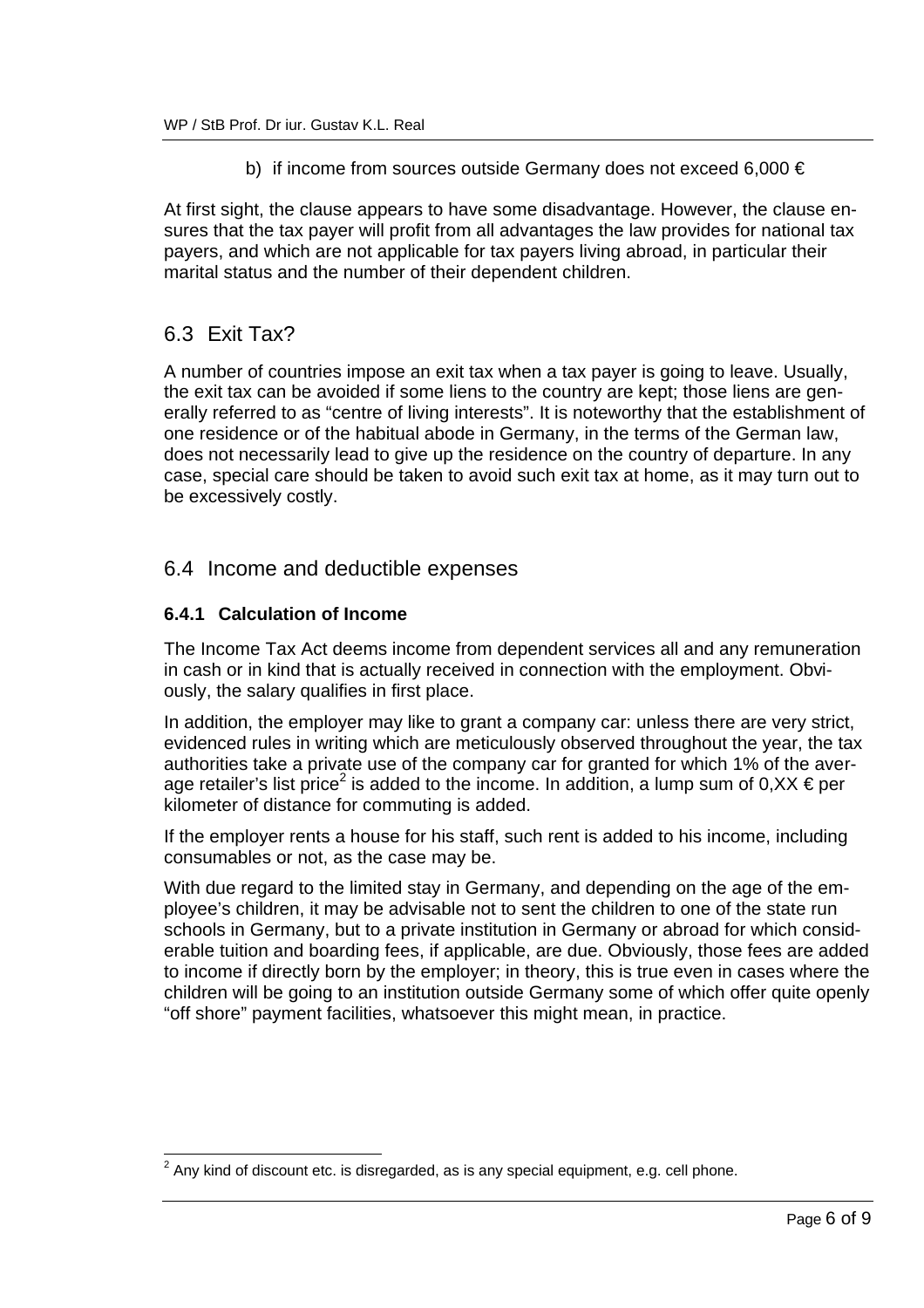#### **6.4.2 Deductible Expenses**

#### 6.4.2.1 Job related expenses

As a rule, the employee may deduct from his income all expenses that he makes in connection with his employment and which are not primarily influenced by his private or social life (so called "Werbungskosten"). Expenses for investments are fully deductible if the cost of acquisition are lower than 400  $\in$  (e.g. printer for the lap top); in other cases, the costs must be written off for the anticipated economic life time of the item (e.g. personal computers during four years). As cryptic and vague the rule is, as abundant are jurisprudence and scholarly writings on this topic, as for quite obvious reasons tax payers are very much inclined to label as much as possible of their life style expenses as necessary, at least as useful for their job.

As far as expatriates are concerned, the following items are of special interest:

- a) Any and all expenses incurred to establish the unlimited liability to German Income Tax are deductible, i.e. in particular all transportation costs for the household, car, and air fare for the employee and his family, as evidenced by invoices or receipts. Although there does not exist an explicit limit, there appears to exist some kind of implicit limit beyond which the expenses go beyond any reasonableness. Interestingly enough, the very same applies when the tax payer leaves Germany at the end of his term.
- b) According to sec. 3 no. 16 Income Tax Act, any tax payer may receive from his private employer such payments free of income tax which corresponds to the amounts paid tax free to public servants, by their authority. As far as expatriates are concerned, the regulations of the "Decree on Expenses for International Relocation"<sup>3</sup> enacted for German diplomatic staff posted abroad, are of particular interest. The Decree provides for a number of lump sum payments for various items which the public servant is entitled to receive free of income tax. Such items are:
	- (1) Damages for rent (sec. 5)
	- (2) Contract costs housing (sec. 6)
	- (3) Subsidies to acquire house hold appliances (sec. 7)
	- (4) Language courses for children (sec. 8)
	- (5) Renovation costs for the new home (sec. 9)
	- (6) Lump sums for miscellaneous expenses (sec. 10)
	- (7) Subsidies to acquire clothing (sec. 11)
	- (8) Subsidies for equipment (sec. 112)
	- (9) Subsidies for furniture (sec. 13)

-

c) Unfortunately, the Federal Tax Court ruled that employees of private (not public) employers are entitled to get such payments free of income tax only to the extend that the payment actually covers expenses incurred in connection with the

 $^{\rm 3}$  Auslandsumzugskostenverordnung of May 4th, 1991, Federal Gazette 1991, p. 1072, as amended, see Federal Gazette 2001, 4159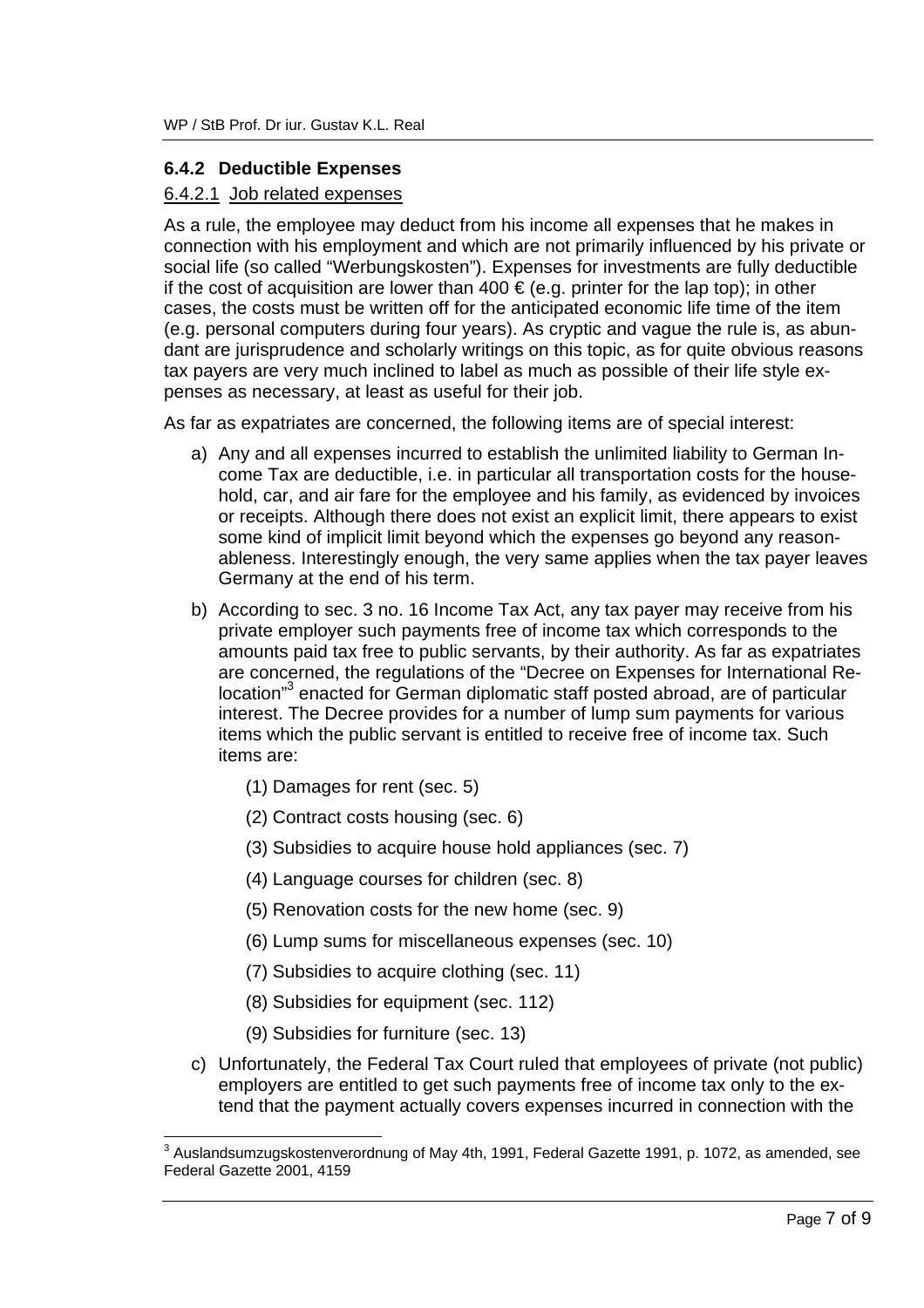employment and which are not primarily influenced by his private living expenses.

#### 6.4.2.2 Special deductible expenses

Every tax payer is entitled to deduct some special expenses from his income, be it in full (e.g. expenses for tax consulting, church tax, donations to charitable institutions), be it up to certain maximum amounts (e.g. premiums for health insurances and – under certain additional conditions – for life insurances).

Regretfully, only 30% of tuition fees can be deducted if paid to a recognised school. Such limitation is particularly annoying as the German school system – totally irrespective of its arguable merits – appears to be somewhat inadequate for children of expatriates as the limited stay in Germany is not really motivating to learn the German language. Thus, one of the privately funded international schools in Germany or a boarding school abroad appears to be the better choice.

#### 6.4.2.3 Extraordinary expenses

On a rather restricted basis, some unusual extraordinary expenses may be deducted, e.g. subsidies for relatives in need, and few others.

#### **6.4.3 Tax rate**

You will find the exact way to calculate the income tax on this site of the home page. Below is reproduced only the income tax on some selected amounts of taxable income:

| <b>Single</b> |                   | <b>Married</b> |                   |         |
|---------------|-------------------|----------------|-------------------|---------|
|               | <b>Tax payers</b> |                | <b>Tax payers</b> |         |
| Taxable       | Tax pay-          | = Tax          | Tax pay-          | $=$ Tax |
| income        | able              | rate           | able              | rate    |
| 10,000        | 611               | 6.110          |                   |         |
| 20,000        | 3,235             | 16.175         | 1,222             | 6.110   |
| 30,000        | 6,418             | 21.393         | 3,706             | 12.353  |
| 40,000        | 10,158            | 25.395         | 6,470             | 16.175  |
| 50,000        | 14,440            | 28.880         | 9,514             | 19.028  |
| 60,000        | 19,225            | 32.041         | 12,836            | 21.393  |
| 70,000        | 24,078            | 34.397         | 16,436            | 23.480  |
| 80,000        | 28,932            | 36.165         | 20,316            | 25.395  |
| 90,000        | 33,786            | 37.540         | 24,476            | 27.195  |
| 100,000       | 38,623            | 38.623         | 28,880            | 28.880  |
| 110,000       | 43,477            | 39.524         | 33,596            | 30.541  |
| 120,000       | 48,330            | 40.275         | 38,450            | 32.041  |
| 130,000       | 53,184            | 40.910         | 43,304            | 33.310  |

The income tax on income in excess of 55,008  $\epsilon$  (110,016  $\epsilon$  for married tax payers) is 48.5 % of the income minus 9.872 €, in 2003.